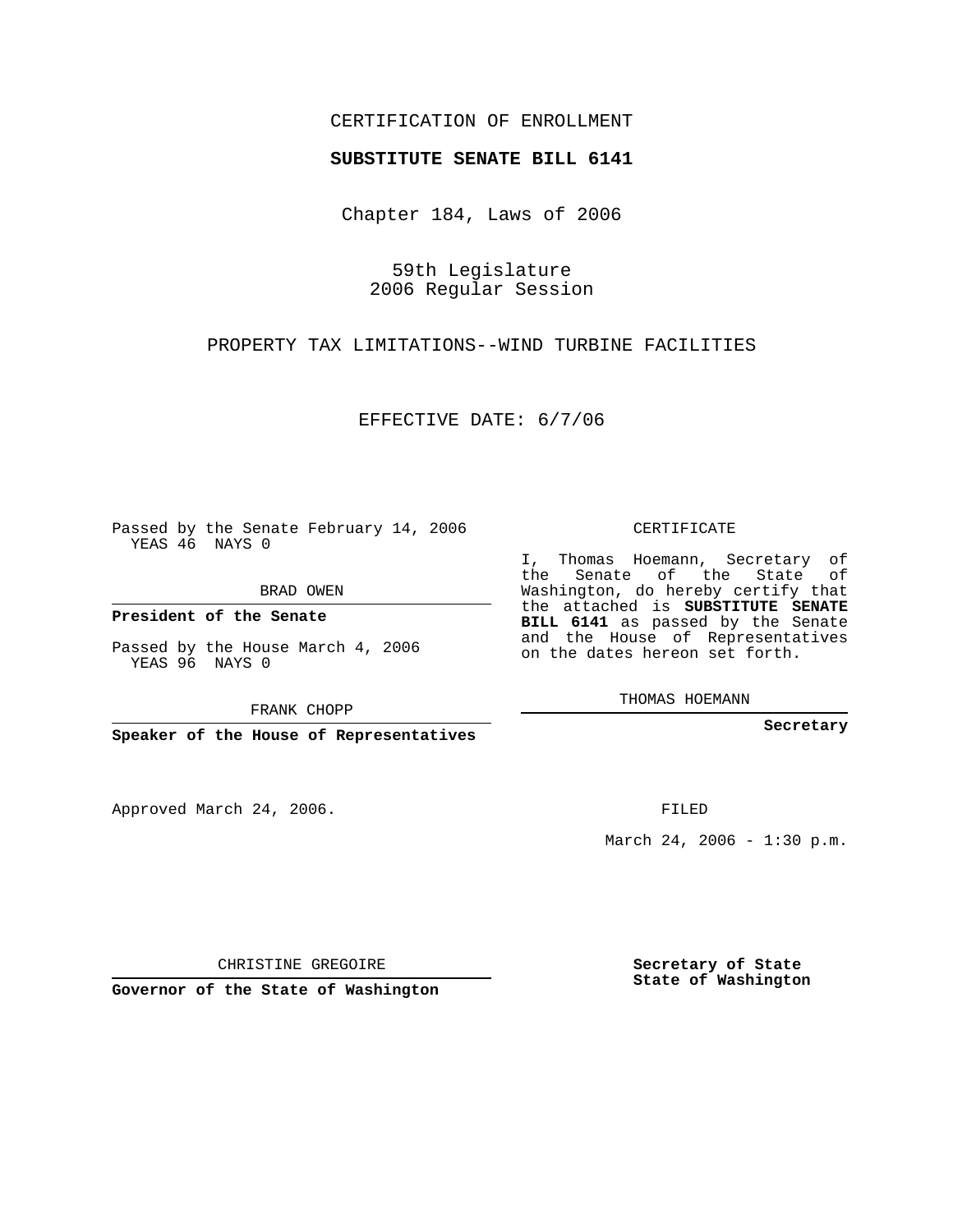## **SUBSTITUTE SENATE BILL 6141** \_\_\_\_\_\_\_\_\_\_\_\_\_\_\_\_\_\_\_\_\_\_\_\_\_\_\_\_\_\_\_\_\_\_\_\_\_\_\_\_\_\_\_\_\_

\_\_\_\_\_\_\_\_\_\_\_\_\_\_\_\_\_\_\_\_\_\_\_\_\_\_\_\_\_\_\_\_\_\_\_\_\_\_\_\_\_\_\_\_\_

Passed Legislature - 2006 Regular Session

**State of Washington 59th Legislature 2006 Regular Session**

**By** Senate Committee on Water, Energy & Environment (originally sponsored by Senator Honeyford)

READ FIRST TIME 1/19/2006.

 AN ACT Relating to including the value of electric generation wind turbine facilities in the property tax levy limit calculation; and amending RCW 84.55.010, 84.55.015, 84.55.020, 84.55.030, 84.55.080, and 84.55.120.

BE IT ENACTED BY THE LEGISLATURE OF THE STATE OF WASHINGTON:

 **Sec. 1.** RCW 84.55.010 and 1997 c 3 s 202 are each amended to read as follows:

 Except as provided in this chapter, the levy for a taxing district in any year shall be set so that the regular property taxes payable in the following year shall not exceed the limit factor multiplied by the amount of regular property taxes lawfully levied for such district in the highest of the three most recent years in which such taxes were levied for such district plus an additional dollar amount calculated by multiplying the increase in assessed value in that district resulting 15 from new construction, <u>increases in assessed value due to construction</u> of electric generation wind turbine facilities classified as personal 17 property, improvements to property, and any increase in the assessed value of state-assessed property by the regular property tax levy rate of that district for the preceding year.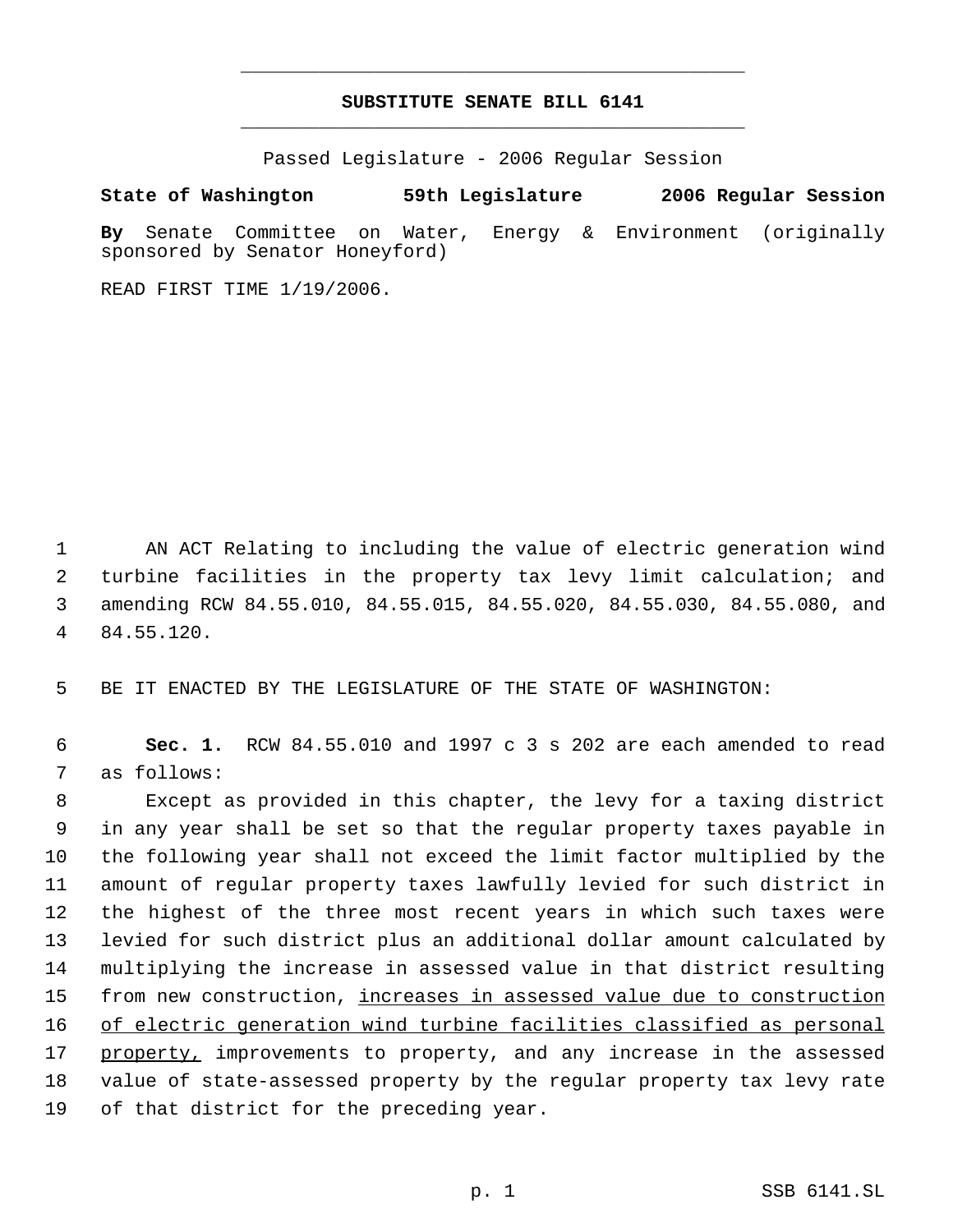**Sec. 2.** RCW 84.55.015 and 1999 c 96 s 1 are each amended to read as follows:

 If a taxing district has not levied since 1985 and elects to restore a regular property tax levy subject to applicable statutory limitations then such first restored levy shall be set so that the regular property tax payable shall not exceed the amount which was last levied, plus an additional dollar amount calculated by multiplying the increase in assessed value in the district since the last levy 9 resulting from new construction ((and)), increases in assessed value due to construction of electric generation wind turbine facilities 11 classified as personal property, improvements to property, and any 12 <u>increase in the assessed value of state-assessed property</u> by the property tax rate which is proposed to be restored, or the maximum amount which could be lawfully levied in the year such a restored levy is proposed.

 **Sec. 3.** RCW 84.55.020 and 1997 c 3 s 203 are each amended to read as follows:

 Notwithstanding the limitation set forth in RCW 84.55.010, the first levy for a taxing district created from consolidation of similar taxing districts shall be set so that the regular property taxes payable in the following year shall not exceed the limit factor multiplied by the sum of the amount of regular property taxes lawfully levied for each component taxing district in the highest of the three most recent years in which such taxes were levied for such district plus the additional dollar amount calculated by multiplying the increase in assessed value in each component district resulting from 27 new construction ((and)), increases in assessed value due to construction of electric generation wind turbine facilities classified 29 as personal property, improvements to property, and any increase in the assessed value of state-assessed property by the regular property tax rate of each component district for the preceding year.

 **Sec. 4.** RCW 84.55.030 and 1973 1st ex.s. c 195 s 107 are each amended to read as follows:

 For the first levy for a taxing district following annexation of additional property, the limitation set forth in RCW 84.55.010 shall be increased by an amount equal to (1) the aggregate assessed valuation of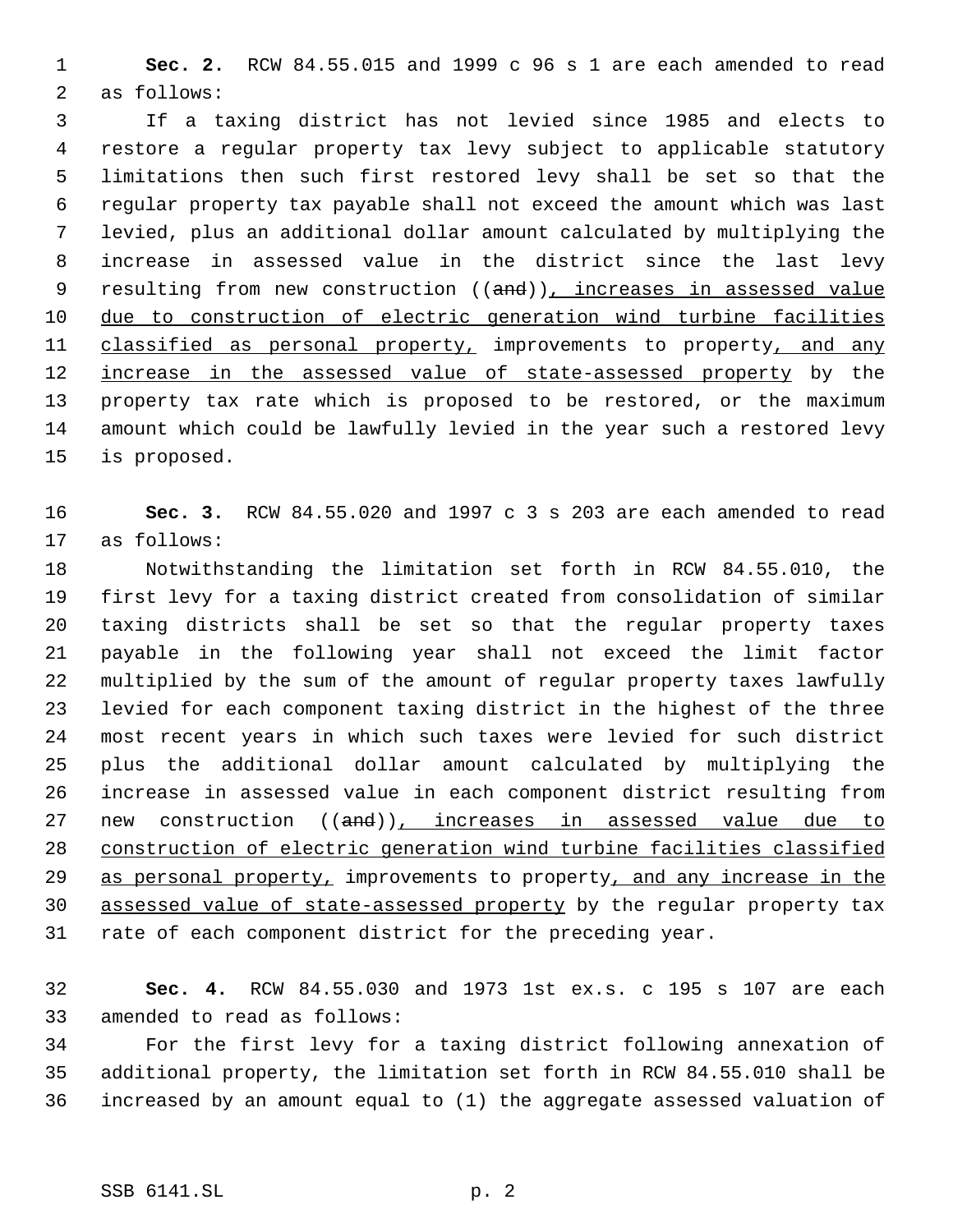the newly annexed property as shown by the current completed and balanced tax rolls of the county or counties within which such property lies, multiplied by (2) the dollar rate that would have been used by the annexing unit in the absence of such annexation, plus (3) the additional dollar amount calculated by multiplying the increase in assessed value in the annexing district resulting from new constructions ((and)), increases in assessed value due to construction of electric generation wind turbine facilities classified as personal 9 property, improvements to property, and any increase in the assessed value of state-assessed property by the regular property tax levy rate of that annexing taxing district for the preceding year.

 **Sec. 5.** RCW 84.55.080 and 1982 1st ex.s. c 42 s 12 are each amended to read as follows:

 Pursuant to chapter 39.88 RCW, any increase in the assessed value of real property within an apportionment district resulting from new construction, increases in assessed value due to construction of electric generation wind turbine facilities classified as personal 18 property, improvements to property, or any increase in the assessed value of state-assessed property shall not be included in the increase in assessed value resulting from new construction, increases in assessed value due to construction of electric generation wind turbine 22 facilities classified as personal property, improvements, or any increase in the assessed value of state-assessed property for purposes of calculating any limitations upon regular property taxes under this chapter until the termination of apportionment as set forth in RCW 39.88.070(4), as now or hereafter amended, except to the extent a taxing district actually will receive the taxes levied upon this value. Tax allocation revenues, as defined in RCW 39.88.020, as now or hereafter amended, shall not be deemed to be "regular property taxes" for purposes of this chapter.

 **Sec. 6.** RCW 84.55.120 and 1997 c 3 s 209 are each amended to read as follows:

 A taxing district, other than the state, that collects regular levies shall hold a public hearing on revenue sources for the district's following year's current expense budget. The hearing must include consideration of possible increases in property tax revenues